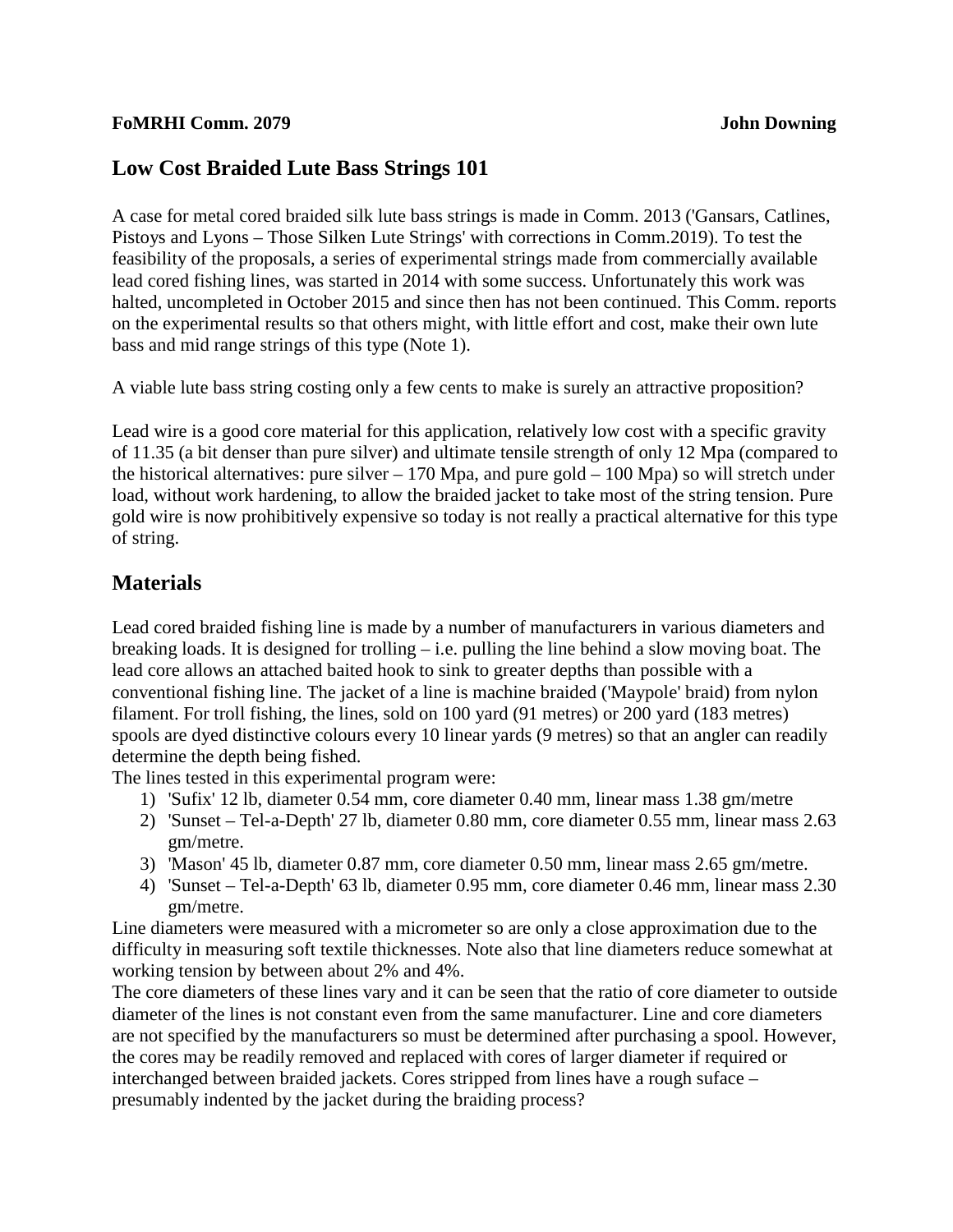To protect a finished lute string against abrasive wear and safely seal the potentially toxic lead core within the braided jacket, the string must be saturated with a flexible varnish (Note 2). The varnish used in these experiments was the established and readily available 'Tru Oil' varnish designed for finishing wooden gun stocks – a simple to apply, fast drying wiped on finish. The varnish was diluted 50%/50% varnish/thinners and two wiped on coats applied with the string at about 3 Kg tension, allowing the varnish to dry between coats.

# **Alternative Materials**

Nylon braided cord with fabric core is available at low cost in a variety of diameters (0.4 mm, 0.5 mm, 0.8 mm, 1.0 mm, 1.4 mm, 1.5 mm, 2.0 mm and 3.0 mm) and colours as 'Chinese Knotting Cord'.

When working with short lengths of a metre or so it is a simple matter to pull out the core and replace it with pure lead wire fed manually, bit by bit, into the empty braided jacket. The braided jackets are flexible enough to expand in diameter to receive a variety of core diameters. Pure lead wire of suitable diameter is available from fishing suppliers - used by fishermen for fly tying - available in diameters 0.25 mm, 0.38 mm, 0.51 mm, 0.64 mm, 0.74 mm and 0.89 mm (0.010" to 0.035") at reasonable cost per 0.5 ounce (14 gram) or heavier spools. Also available is a lead free alloy alternative – a bit more expensive but with a density of only about 60% of that of lead.

Lead wire may also be twisted in two or more strands to make larger diameter cores without work hardening but with a relatively lower density per unit length than a solid wire.



**Nylon Braided Lead Cored Fishing Line**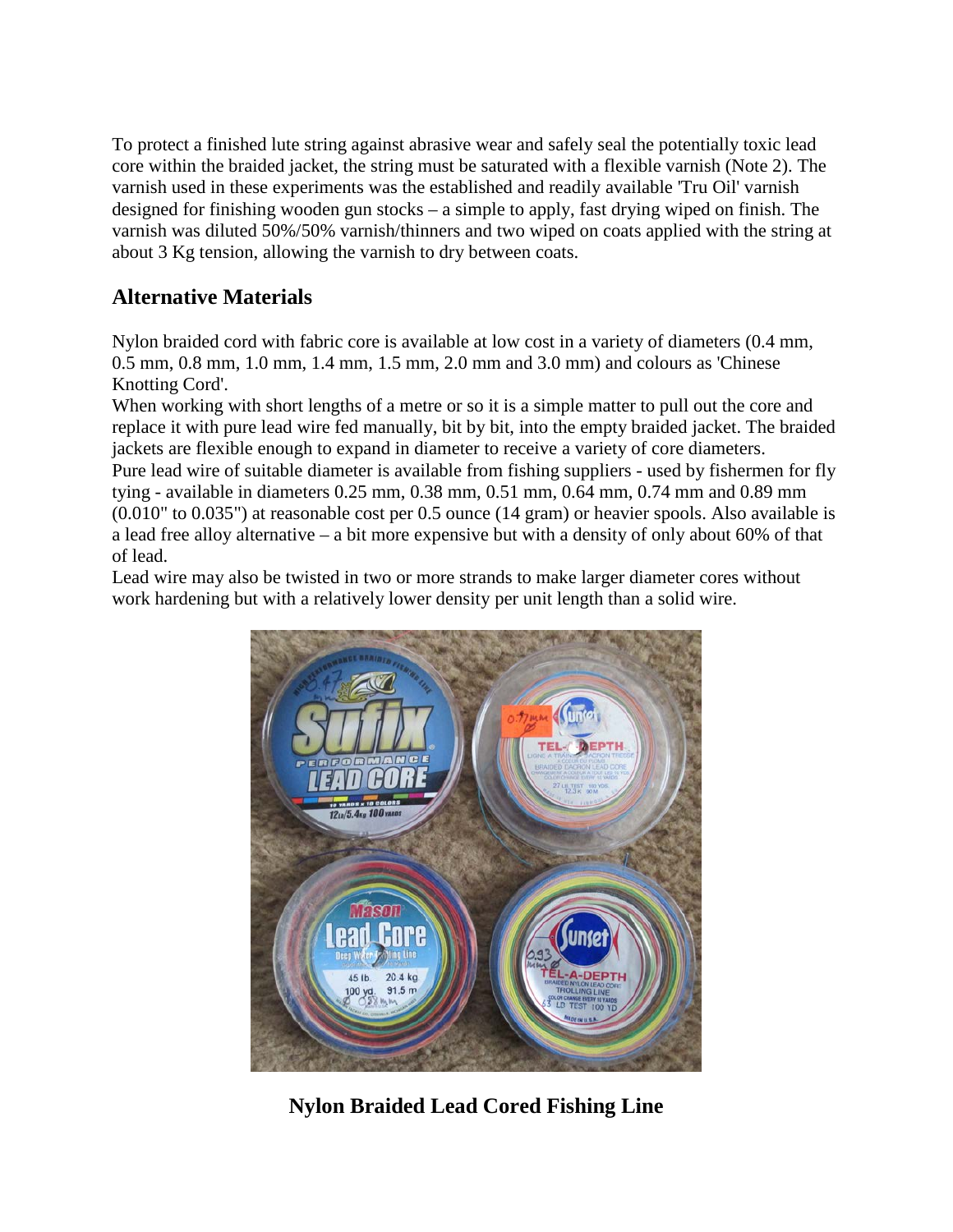

**Exposed Single Strand Lead Core** 



**Exposed Two Strand Twisted Core**

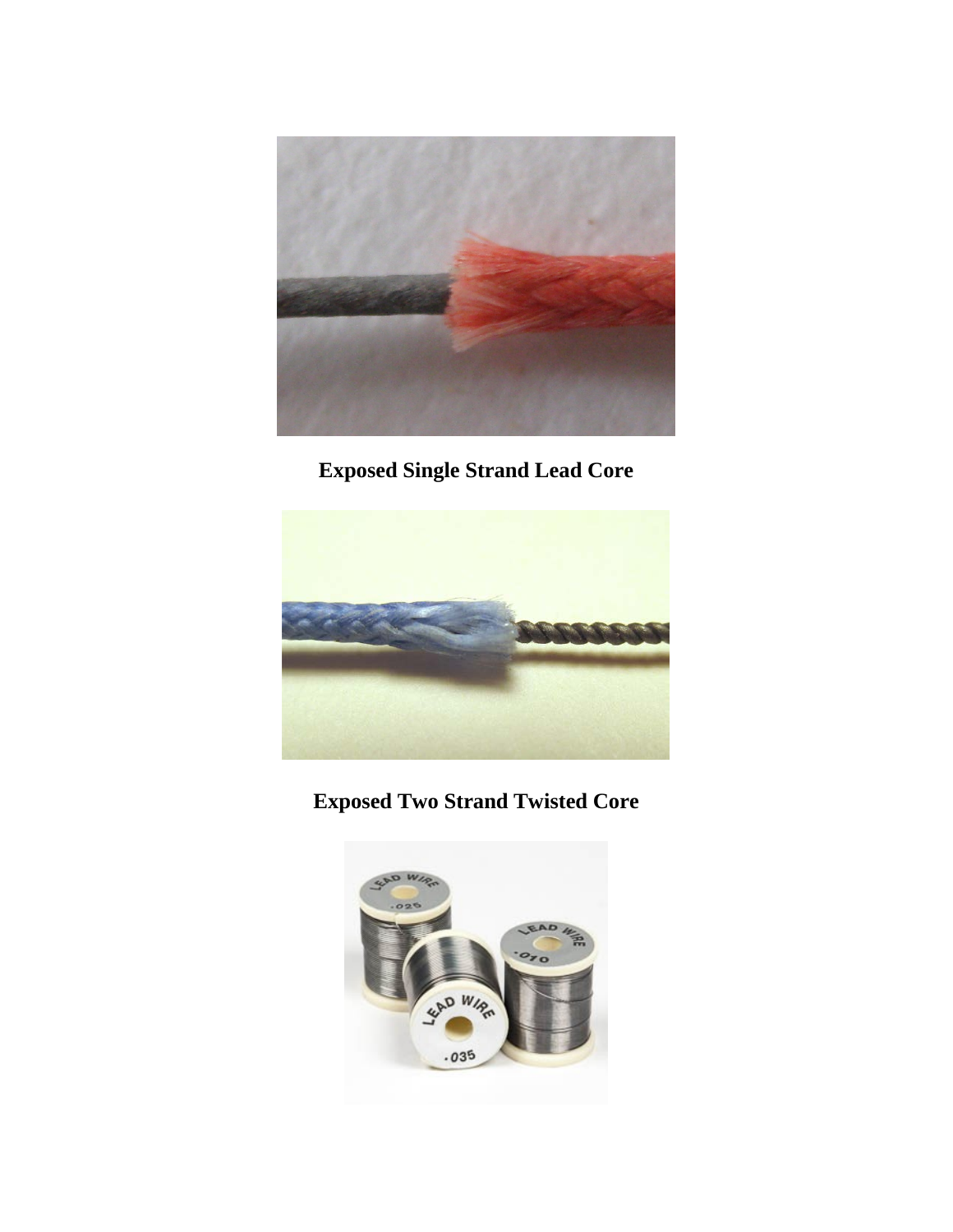

**4 Strand Twisted Lead Core**





 **27 lb Braided Lead Core Hans Gerle 'Musica Teutsch' 1532**

 **A Knot of Lute Strings**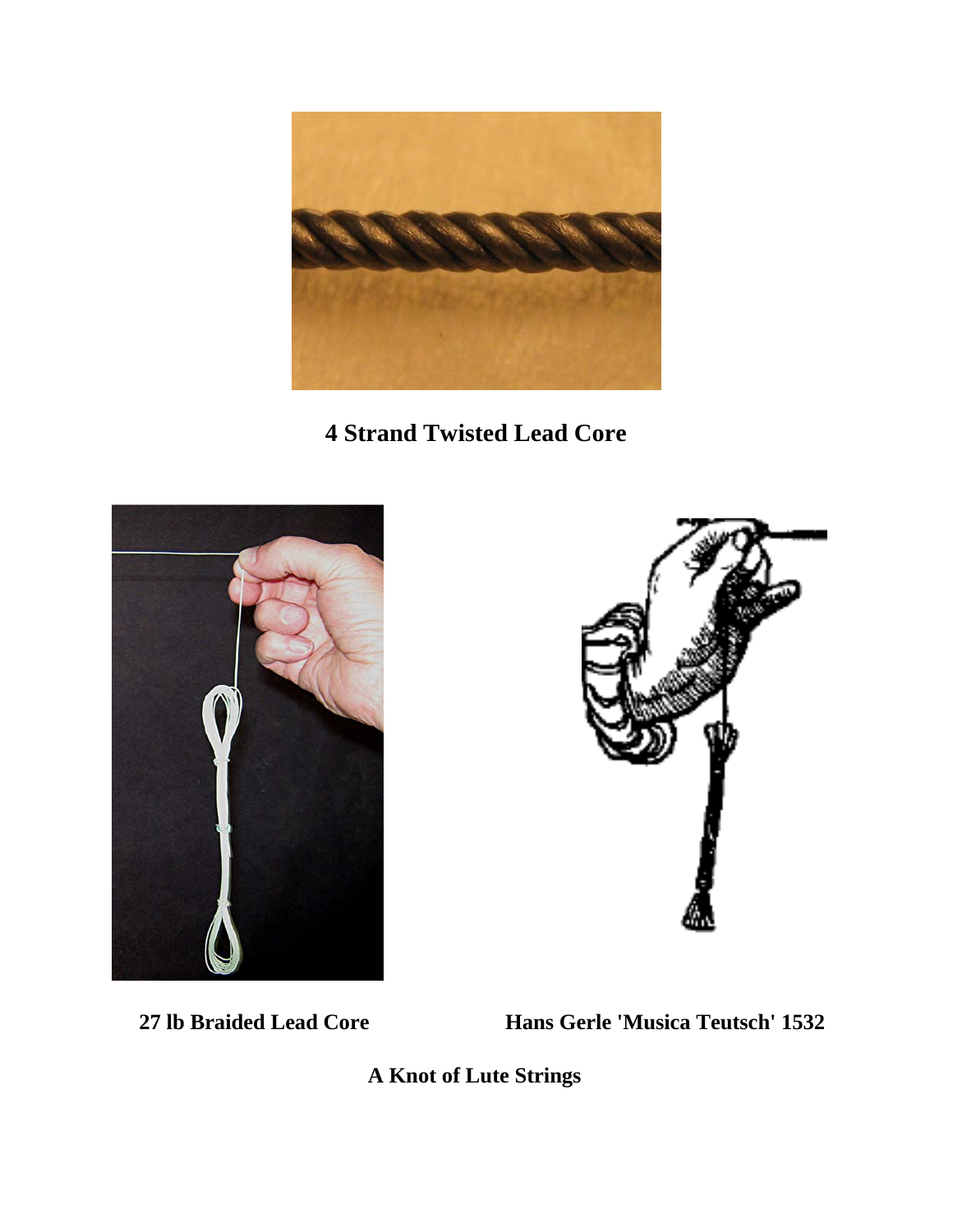## **Test Apparatus**

Braided lead cored line is a composite material so the pitch/tension characteristics of each lute string for a given vibrating string length were determined experimentally on a simple test rig – a sound box with the string tied to a bridge and passing over a sliding nut/fret set to the required vibrating string length. A weight box tied to the free end of each string under test applied a measured string tension directly – the rig being mounted vertically and the string being lightly pressed against the nut/fret while plucking the string gently with a leather plectrum (the nylon pulley at the bottom of the rig acted only as lateral guide for the string). At each setting several readings were taken to achieve consistent readings. The load on each test string was adjusted to achieve a target tonal pitch value measured using a digital tuner. The sustain at each value, determined by ear, was measured with a stop watch.







**String Test Rig**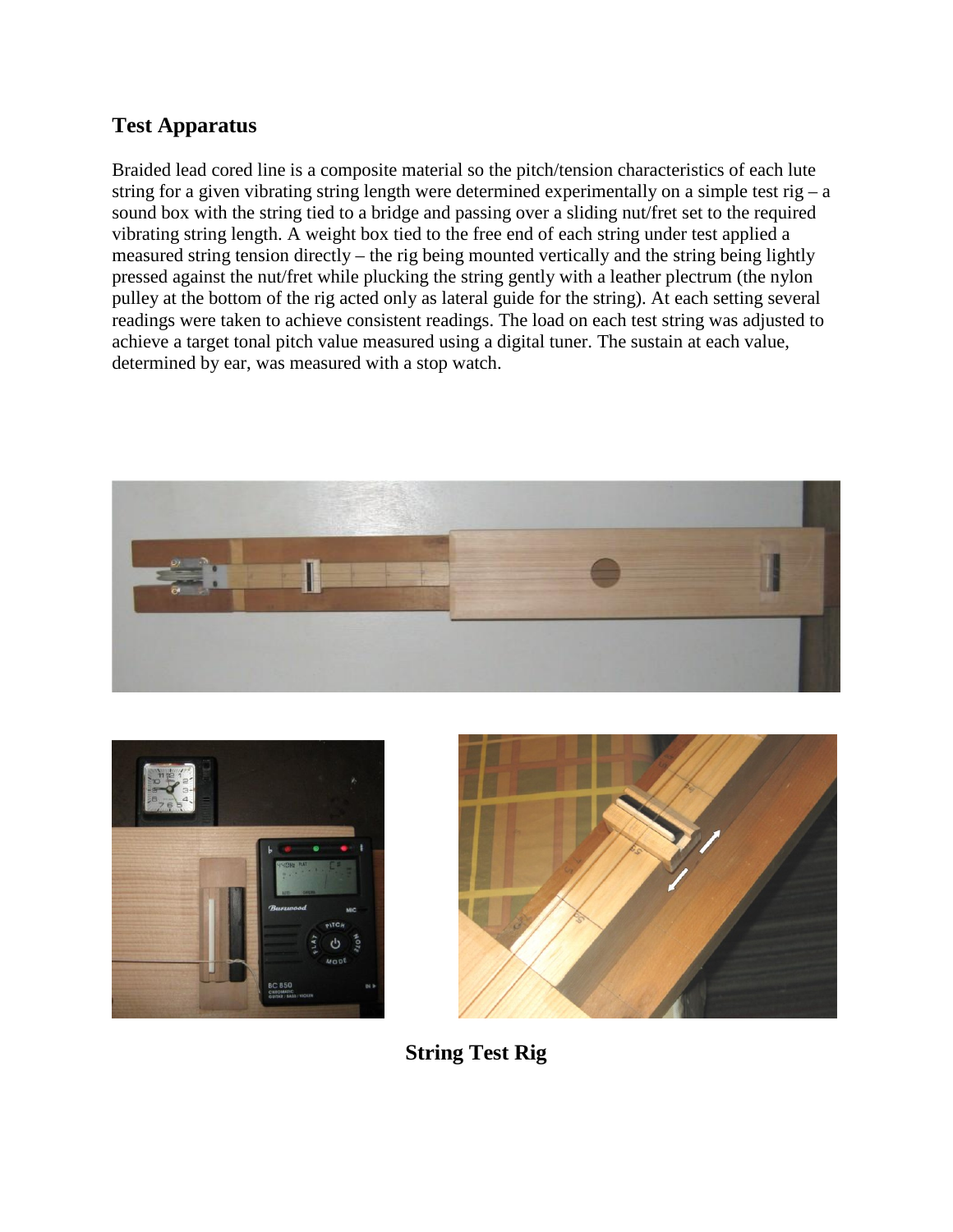## **Test Results for 60 cm Vibrating String Length, Pitch Standard A440 Hz**

#### **Sufix 12 lb line, string outside diameter 0. 54 mm, single core diameter 0.4 mm.**

Pitch B 124 Hz – tension 3.1 Kg – sustain 15 seconds Pitch A# 117Hz – tension 2.8 Kg Pitch A 110Hz – tension 2.4 Kg Pitch G# 104 Hz – tension 2.2 Kg Pitch G 98 Hz – tension 1.9 Kg – sustain 12 seconds

#### **Sunset 27 lb line, string outside diameter 0. 80 mm, single core diameter 0.55 mm.**

Pitch F 87 Hz – tension 2.9 Kg – sustain 12 seconds Pitch E 82 Hz – tension 2.6 Kg Pitch D# 78Hz – tension 2.3 Kg Pitch D 73 Hz – tension 2.1 Kg Pitch C# 69 Hz – tension 1.9 Kg Pitch C 65 Hz – tension 1.7 Kg – sustain 8 seconds

#### **Mason 45 lb line, string outside diameter 0.87 mm, single core diameter 0.5 mm.**

Pitch F# 93 Hz – tension 3.3 Kg – sustain 12 seconds Pitch F 87 Hz – tension 3.0 Kg Pitch E 82 Hz – tension 2.7 Kg Pitch D# 78 Hz – tension 2.3 Kg Pitch D 73 Hz – tension 2.1 Kg Pitch C# 69 Hz – tension 1.8 Kg

#### **Sufix 63 lb line, string outside diameter 0.95 mm, single core diameter 0.46 mm.**

Pitch G 92 Hz – tension 3.2 Kg – sustain 8 seconds Pitch F# 93 Hz – tension 2.9 Kg Pitch F 87 Hz – tension 2.6 Kg Pitch E 82 Hz – tension 2.3 Kg – sustain 5 seconds Pitch D# 78 Hz – tension 2.0 Kg – pitch instability Pitch D 73 Hz – tension 1.8 Kg – pitch instability

## **Sufix 63 lb line, string outside diameter 1.17 mm, double max. twist core diameter 0.8 mm (two single strands 0.46 mm diameter).**

Pitch D 73 Hz – tension 3.2 Kg – sustain 10 seconds Pitch C# 69 Hz – tension 2.9 Kg Pitch C  $65$  Hz – tension 2.5 Kg Pitch B' 62 Hz – tension 2.2 Kg Pitch A'# 58 Hz – tension 2.0 Kg – sustain 6 seconds

Note that the results for the Sunset 27 lb line and Mason 45 lb line are practically identical.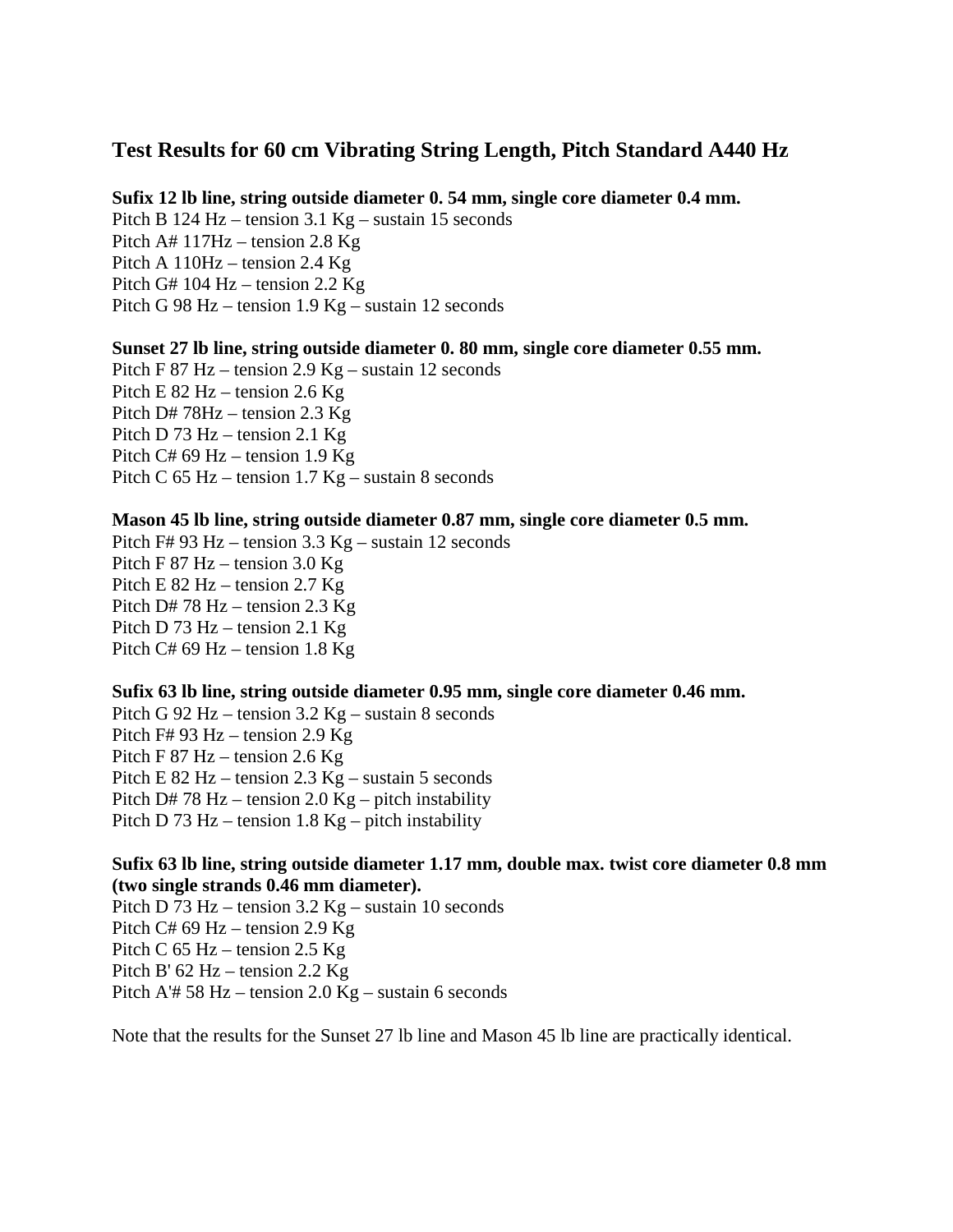

Sunset 27 lb Lead Core Braided Lute String

The above varnished lute strings were tested on a seven course 'Hieber' lute in f' 349 Hz, 60 cm vibrating string length, mounted alongside Pyramid plain and wound nylon strings for comparison, as follows:

 $7<sup>th</sup>$  course Sufix 63 lb, 2 strand twisted core, pitch A'# 58 Hz

 $7<sup>th</sup>$  course Sunset 27 lb single core, pitch D# 78 Hz

 $6<sup>th</sup>$  course Sufix 63 lb single core, pitch F 87 Hz

 $5<sup>th</sup>$  course Sufix 12 lb single core, pitch A# 117 Hz

The  $7<sup>th</sup>$  course was then strung with a unison pair of the Sunset 27 lb strings pitch D# 78 Hz (see Comm. 2013).

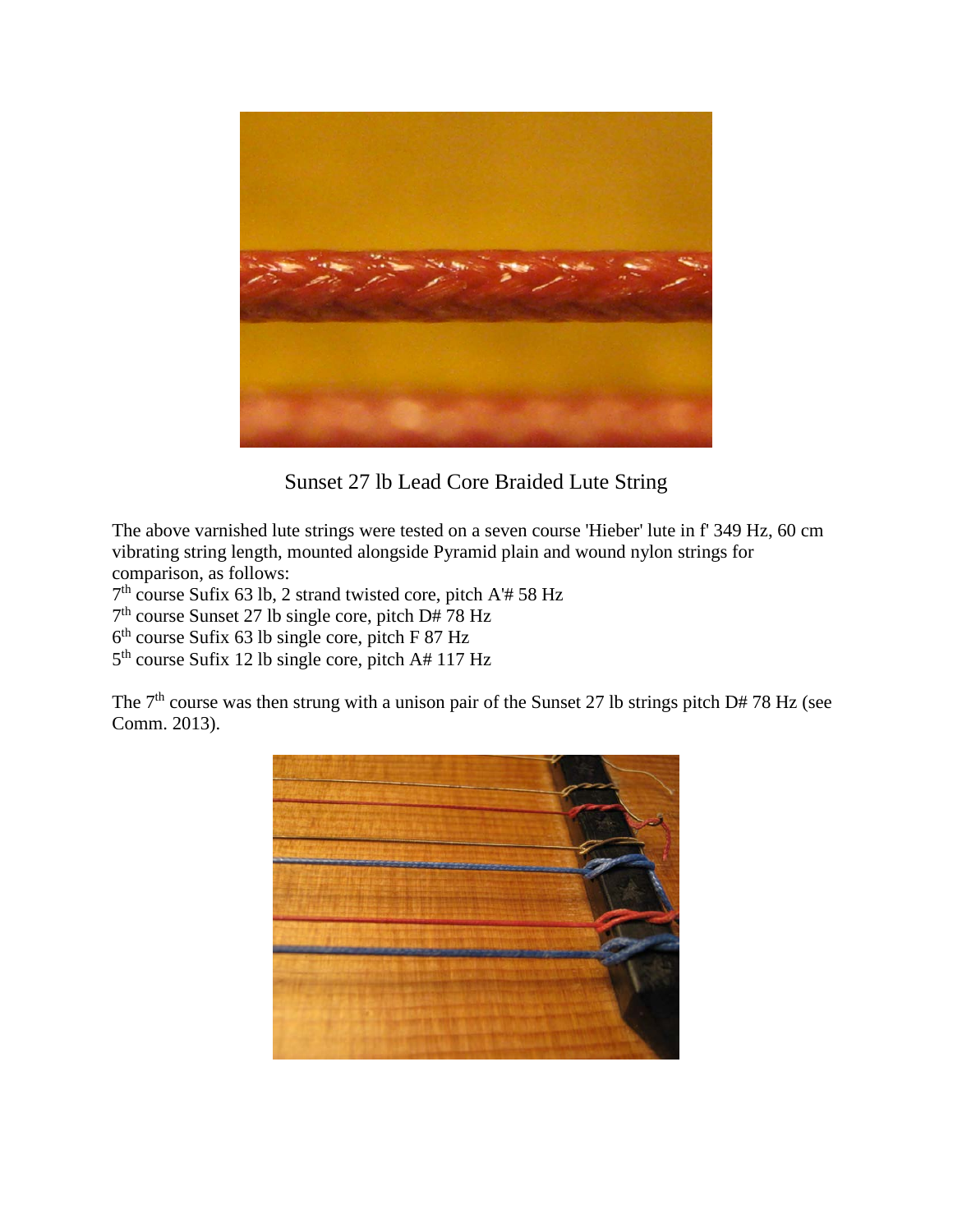Four months later the strings were examined for abrasive wear under magnification. At that time the lute was being played daily for about an hour each day – strings plucked with finger tips (not nails).

No wear was evident on the 7<sup>th</sup> course Sunset 27 lb unison pair.

The fifth course Sufix 12 lb string had a bright tone similar to a Pyramid wound string. It showed signs of 'hairiness' over a short distance at the plucking location although this did not seem to affect acoustic performance – the string fretting in tune to the  $8<sup>th</sup>$  and final fret on the fingerboard. Although the abrasive wear looks terrible under magnification the hairs are microscopic in diameter relative to the string diameter and low in density relative to that of the lead core,



Worn Sufix 12 lb String  $-5<sup>th</sup>$  Course



**String after Flame Treatment**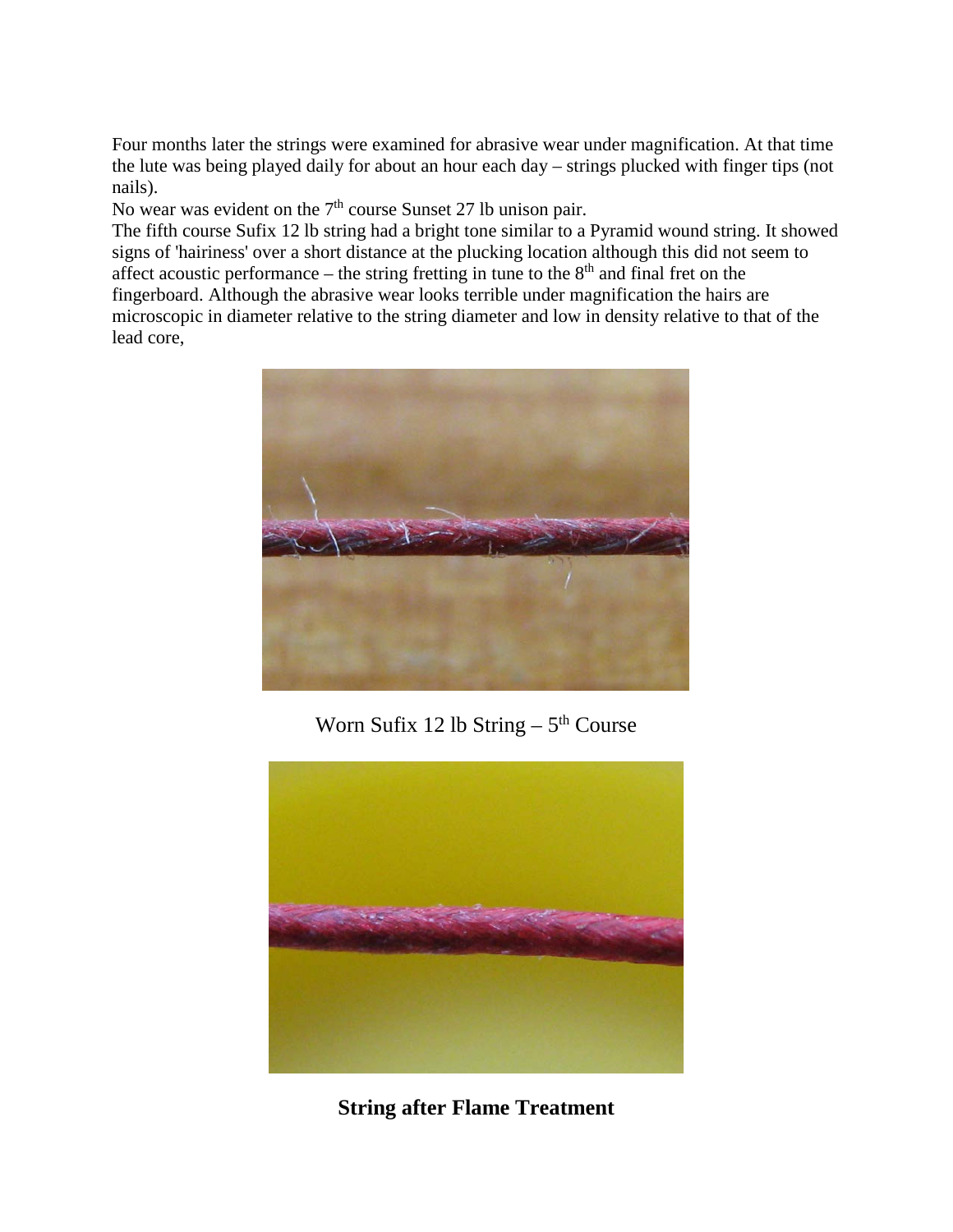The hairiness presented an opportunity to test the procedure for removal of hairs from silk violin strings of the late  $19<sup>th</sup>$  C 'Acribelle' type (these were mutifilament not braided construction) – by passing a string quickly through the flame of an alcohol lamp (Note 3). Done correctly the heat of the flame turns the silk hairs into minute balls of brittle carbon then removed by wiping the string.

Under this procedure nylon filaments do not carbonise but melt into minute balls stuck to the surface of the string. It is very easy to damage the integrity of the braid using this procedure. Is it worth attempting? Probably not with strings each costing around 20 cents to make!

The 7 course unison pair has now been in service for 34 months at the time of writing and although the lute is currently played less frequently shows very little visible sign of wear under magnification. It still sounds well (to my ear) without the brassy overtones common to modern nylon filament metal wound bass strings.



**Worn Sunset 27 lb String – 7th Course**

Test Results for Vibrating String Length 67.5 cm, Pitch Standard A440.

**Sufix 12 lb line**

Pitch A110 Hz – tension 3.1 Kg Pitch G# 104 Hz – tension 2.7 Kg Pitch G 98 Hz – tension 2.4 Kg Pitch F# 93 Hz – tension 2.2 Kg Pitch E 87Hz – tension 1.9 Kg